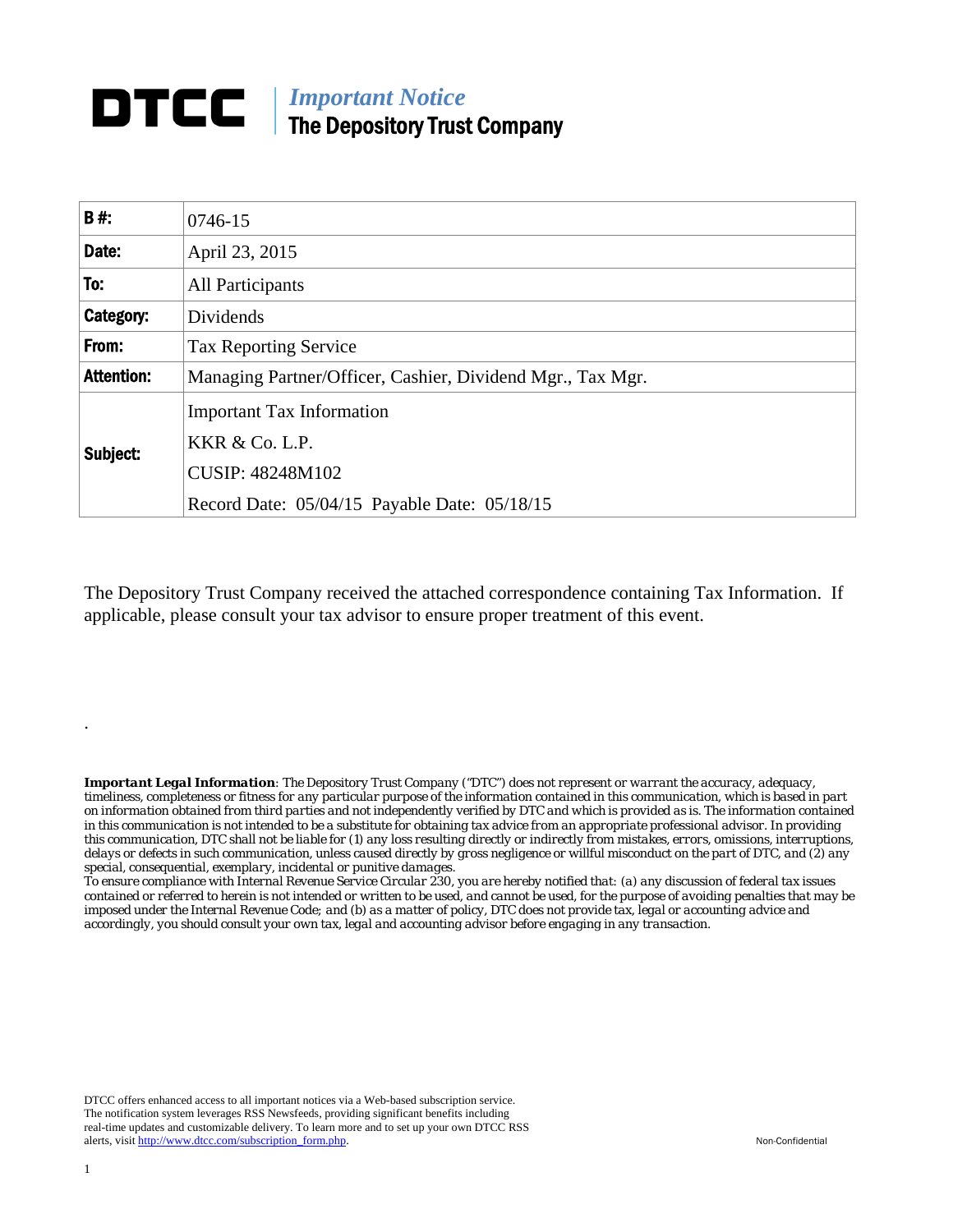## $K \mathsf{R}$  Kohlberg Kravis Roberts

**VIA E-MAIL** 

April 23, 2015

American Stock Transfer taxcompliance@amstock.com

The Depository Trust & Clearing Corporation aogunmoyela@dtcc.com; lfay@dtcc.com

**Wall Street Concepts** wsc.tax@sungard.com

**KKR & Co. L.P. ("KKR")** Re: **ISIN US48248M1027** Cash Distribution / Qualified Notice **Declaration Date:** April 23, 2015 **Record Date:** May 4, 2015 May 18, 2015 **Payment Date:**  $U.S. $0.46$ **Amount Per Unit:** 

Pursuant to U.S. Treasury Regulation §1.1446-4, please find attached a Qualified Notice with regard to the above cash distribution (per unit amounts in U.S. dollars).

Should you have questions or require anything further, please contact Brian Bull at (212) 659-2023 or Jeff Van Horn at (415) 315-3704.

Sincerely,

William / Jangtschek Enclosure